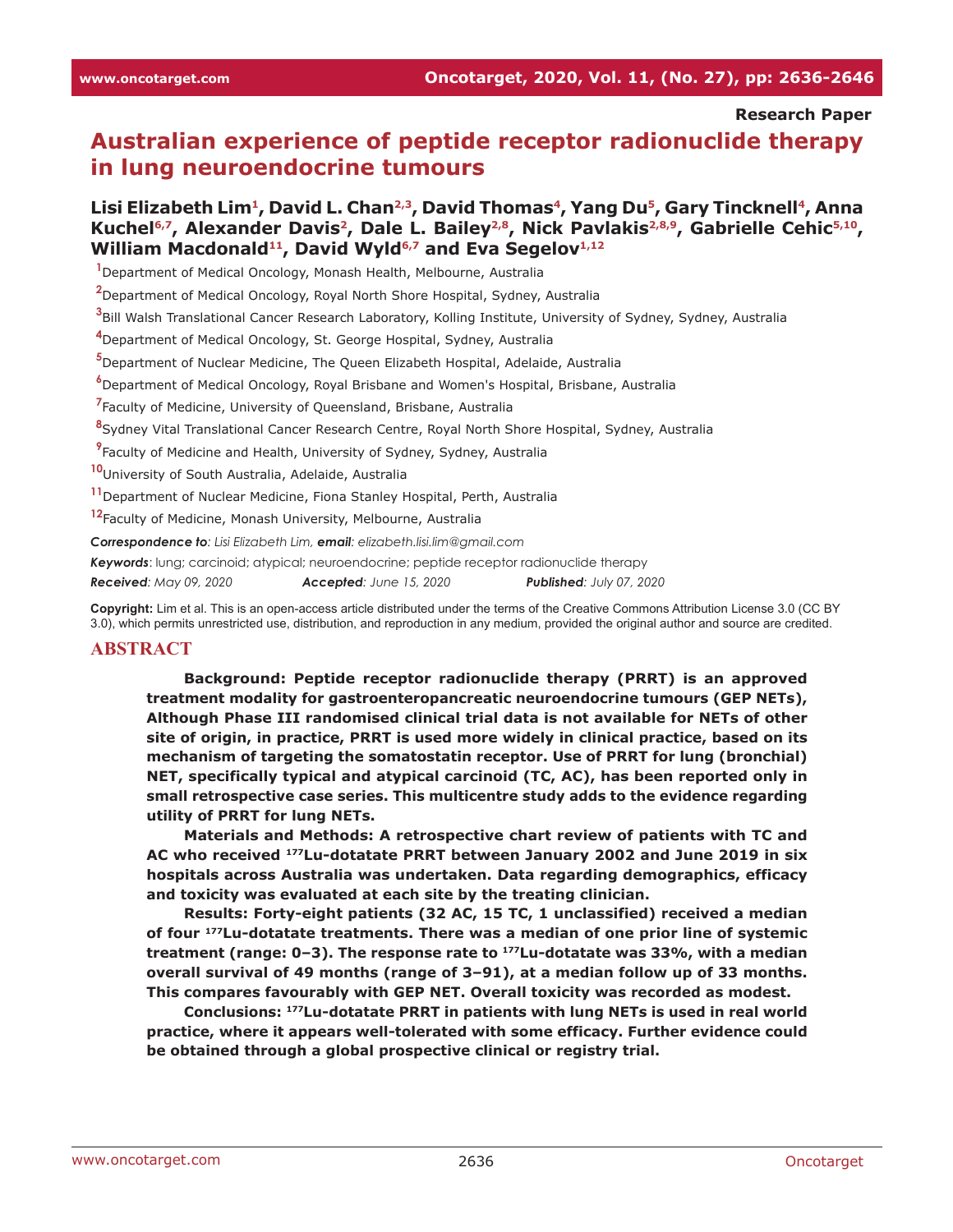### **INTRODUCTION**

Neuroendocrine tumours (NETs) are uncommon malignancies, comprising 0.5% of all cancers [1, 2]. This widely heterogenous group of malignancies arise from neuroendocrine cells that are found in nearly every organ. The gastrointestinal tract is the most common primary site, accounting for around 65% of all NETs, but this includes many small tumours found incidentally on imaging or endoscopy. Lung is the primary site for approximately 20–25% of NETs [3]; conversely NETs comprises about 2% of all lung malignancies [4]. In an Australian series, lung NETs comprised 19% of all NETs (including appendiceal) diagnosed over a 30 year period [5].

Pathological classification of lung (bronchial) NETs continues with the nomenclature of typical carcinoid (TC) and atypical carcinoid (AC), although there is rationale to move to a unified nomenclature shared by NET from all origins [6, 7]. The American Joint Committee on Cancer/World Health Organisation (AJCC/WHO) classification uses the collective term neuroendocrine neoplasms (NENs), with subcategories NET (Grade 1–2) and neuroendocrine carcinoma (Grade 3) [8]. Poorly differentiated and large cell neuroendocrine carcinomas (NECs) are considered to be separate entities and treated differently.

Metastatic and locally advanced lung NETs, whilst rare tumours, cause significant morbidity and mortality [1, 2, 9]. Treatment options are limited both in levels of evidence and access (including funding) and are often extrapolated from therapies tested in patients with gastroenteropancreatic (GEP) NETs. Randomised controlled trial evidence has been sparse until recently, where the number of trials has expanded. New trials have demonstrated that adequate numbers of patients can be recruited through global collaborations, both for protocols specific to lung NETs and those recruiting patients with NETs from a variety of sites.

Systemic therapy is the mainstay of treatment for advanced lung NETs, though there is no univocal treatment strategy [10]. NETs as a whole are less responsive to chemotherapy, with limited efficacy and further evaluation needed for drugs including temozolomide, capecitabine, 5-fluorouracil, doxorubicin, etoposide and platinum agents [10, 11]. Somatostatin analogues (SSA) are commonly used for advanced lung NETs, without specific evidence until very recently, with publication of the LUNA trial [12]. This phase II study randomised patients with lung and thymic NETs to receive long acting pasireotide, everolimus, or a combination of both agents, and showed a 39.0% disease control rate with pasireotide alone (95% confidence interval (CI): 24.2– 55.5)), 33.3% for everolimus alone and 58.5% for the combination. Everolimus was also shown to have efficacy among patients with lung NETs enrolled in the phase III RADIANT-4 trial [13, 14].

Peptide receptor radionuclide therapy (PRRT) is a targeted systemic therapy where a radionuclidesomatostatin analogue complex is delivered to NET cells via cell surface somatostatin receptors (SSTR). Various radionuclides have been used, including the beta emitters Yttrium-90 ( $90Y$ ) and Lutetium-177 ( $177Lu$ ), with novel alpha emitters now also under investigation. PRRT is a firmly established treatment modality for advanced GEP NETs following the publication of the landmark NETTER-1 trial [15, 16], where patients with progressive midgut NET were randomised to receive 177Lu-dotatate with ongoing octreotide long-acting repeatable (LAR) therapy, or high dose octreotide LAR alone. The primary endpoint of progression free survival (PFS) was strongly in favour of PRRT, with a hazard ratio (HR) of 0.21 (95% CI:  $0.14-0.33$ ;  $p < 0.0001$ ). Median overall survival was 27.4 months in the group treated with high-dose octreotide LAR and had not been reached in the PRRT arm at last study update [16]. There was an acceptable toxicity profile and a positive impact on quality of life (QOL) [16, 17].

The significant benefit for PRRT in midgut NETs has provoked debate about whether randomised trials are required to prove its efficacy in NETs of other site of origin. Unlike GEP NETs, which reliably express SSTR, the expression of STTR in lung NETs varies [18, 19], although this was demonstrated with immunohistochemistry, which has variable validity and does not always correlate with SSTR-positron emission tomography findings. There was no identified relationship with tumour aggressiveness or functional status and no difference in SSTR expression has been seen between AC and TC [19].

Several small retrospective case series (*n* = 22–34) of patients with lung NETs have reported potential benefit from PRRT [20–23]. Response rates and outcomes have varied, as expected with heterogenous populations and retrospective, uncontrolled response review. Larger series using various isotopes have also been reported; the largest demonstrated benefit in 114 patients treated with radiopeptides containing  $^{90}Y$ ,  $^{177}Lu$  or a combination in 45, 48, and 21 patients respectively [24].

NET consensus guidelines either omit specific comment on the use of PRRT in lung NETs [25], or state that imaging with SSTR-PET can assist in identifying patients who may benefit from PRRT [26, 27]. Current National Comprehensive Cancer Network (NCCN) guidelines propose that PRRT should be considered for patients with lung NETs following progression on SSA, if SSTR positive on imaging [28, 29]. The Commonwealth Neuroendocrine Tumour Collaboration (CommNETs) and North American Neuroendocrine Tumor Society (NANETS) Consensus for Lung Neuroendocrine Tumors (LNET) also recommend that PRRT may be an option in patients with SSTR positive tumors, based on international expert opinion [30].

For subtypes of rare diseases, such as lung NETs, retrospective case series remain important for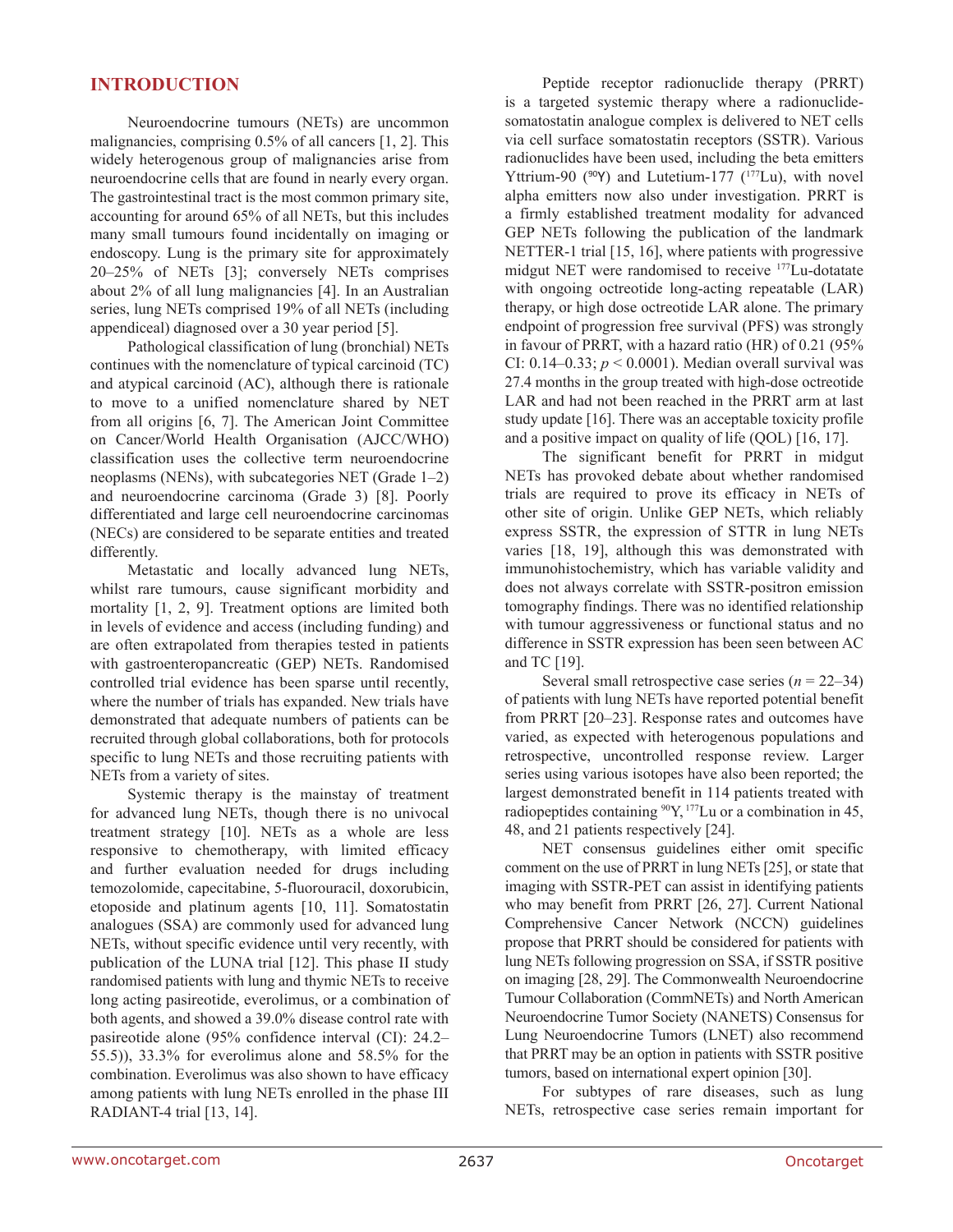documenting treatment benefits and risks. Due to reimbursement restrictions, PRRT is used in only a limited number of centres in Australia, so that collecting data from such centres provides a picture of real world use. We therefore undertook a retrospective review of patients with lung NETs (AC and TC) treated with 177Lu-dotatate in Australian centres.

## **RESULTS**

Forty-eight patients were identified, of which 30 were male. Median age was 68 years (range: 22–81 years). Patient demographics and tumour characteristics are shown in Table 1.

Thirty-two patients received PRRT for progressive disease; nine patients were treated only for symptom control; seven patients received treatment for both progression and symptoms. One patient who had progessive disease received PRRT plus capecitabine chemotherapy as a neoadjuvant approach prior to curative intent surgery. 42 patients were treated with one single course of PRRT, four had 2 and two had 3 courses. Patients received a median of four doses per course of PRRT (range: 1–10), with one patient who received 10 doses as a single drawn out course of PRRT. The median cumulative radiation dose administered per patient, including that from subsequent courses of PRRT, was 31.9GBq (range: 7.6–49.7GBq).

The median time from diagnosis to first PRRT was 15.5 months (range: 1–206 months). Patients received a median of one prior line of systemic treatment (range: 0–3), prior to PRRT. 31 patients were treated with first line SSA, with a median duration of first line SSA of 18 months (range: 1–52 months). Six patients received PRRT as first line systemic treatment.

Twenty-three patients received systemic therapy during PRRT: 11 received concurrent SSA; eight received concurrent capecitabine chemotherapy and four received concurrent combination capecitabine and temozolomide chemotherapy. Regarding SSA therapy, 36 patients received SSA before PRRT while eight received SSA prior to and continued during PRRT. Three patients were recommenced on SSA only during PRRT.

Median follow-up from delivery of the first PRRT dose was 33 months for the entire cohort. Median overall survival was 49 months (OS range: 3–91 months; Figure 1).

Overall response rate was 33% (16 patients), with all responses documented as partial. Stable disease was described in 24 patients, yielding a disease control rate of 83%. Eight patients (17%) were deemed to have progressive disease as best response. Details of the 16 responders are summarised in Table 2.

Two responders were rechallenged with further PRRT as the next line of systemic treatment 36 months post the first course of PRRT, with stable disease as best response. Median overall survival for all responders was 43 months (OS range: 9–91 months; Table 2). Only three of the 13 responders who were alive at data cut-off required further systemic treatment.

With regard to symptoms, post-PPRT there was documented improvement in 14 of 30 patients with secretory symptoms that included flushing and diarrhoea. Fifteen of 33 patients with non-secretory symptoms, including pain and dyspnoea, had documented benefit. No patient experienced an exacerbation of secretory or nonsecretory symptoms.

Patients received up to four further lines of systemic treatment after the initial course of PRRT. Twenty-nine patients did not receive any further therapy; respectively, 13, 3, 2 and 1 patient received one, two, three and four further lines; none received more than four. Of the 29 patients who received no further treatment, inclusive of SSA, this was due to ongoing control of disease in the majority (20 patients). Of the six patients who were retreated with subsequent courses of PRRT, two were documented to have a partial response, while the others had stable disease as best response.

#### **Adverse events**

The main toxicities from PRRT included five serious adverse events with two deaths (Table 3).

Regarding serious toxicity, one patient who had been heavily pretreated developed acute myeloid leukemia (AML), diagnosed at the time of her first PRRT course, post her second PRRT dose. The AML led to subsequent death. This patient had previously received alkylating chemotherapy (streptozotocin) and 5-fluorouracil, and multiple course of radiotherapy. The development of AML occurred eight to ten weeks post PRRT commencement and approximately four years post streptozotocin.

One death was recorded in a second patient who developed AML. This 81 year old patient, initially developed myelodysplastic syndrome (MDS) 48 months post PRRT, which transformed to lethal AML a year after MDS development. This patient had a normal blood film at PRRT commencement, and received four doses of PRRT with a cumulative dose of 29.35GBq, concurrent with infusional 5-fluorouracil. Prior treatment consisted of SSA only, and cytogenetics were suggestive of therapy related AML.

Acute kidney injury was documented in one patient. This occured during the first PRRT treatment, in the context of carcinoid syndrome with severe diarrhoea resulting in volume depletion. The patient required inpatient admission for intravenous fluids, but recovered fully and proceeded to further PRRT without toxicity. The only serious gastrointestinal adverse event consituted grade 3 nausea which occurred after the first PRRT dose in a single patient who required hospital admission for antiemetics. There was no recurrence with use of prophylactic anti-emetics in subsequent PRRT doses.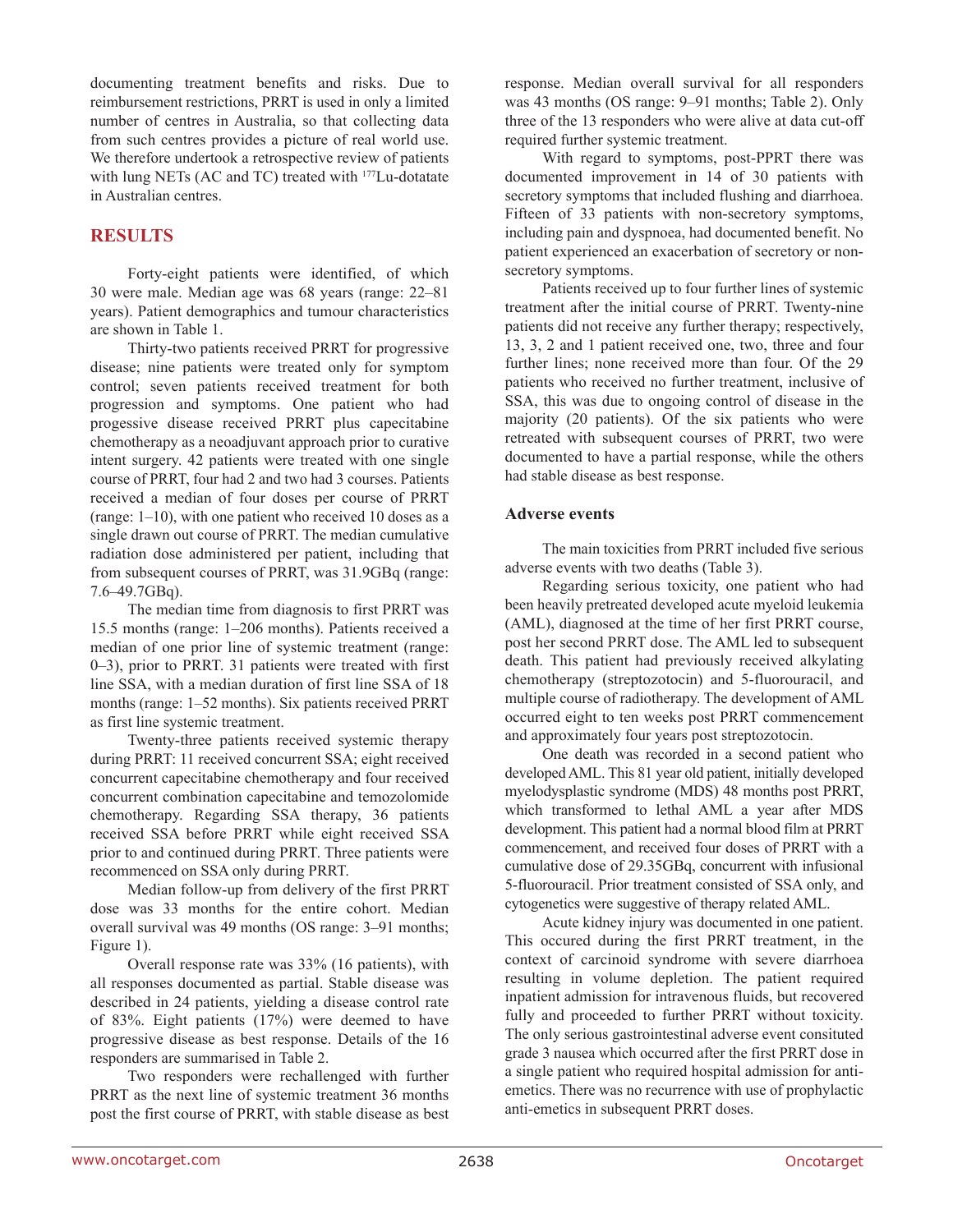|                                             | Cohort<br>$(n = 48)$        |  |
|---------------------------------------------|-----------------------------|--|
| Age                                         |                             |  |
| $< 70\,$                                    | 28                          |  |
| $\geq 70$                                   | $20\,$                      |  |
| <b>Histopathology</b>                       |                             |  |
| Typical carcinoid                           | 15                          |  |
| Atypical carcinoid                          | 32                          |  |
| Unknown <sup>*</sup>                        | $\mathbf{1}$                |  |
| Ki67 %                                      |                             |  |
| $<$ 3                                       | 15                          |  |
| $3 - 20$                                    | 31                          |  |
| Unknown                                     | $\overline{2}$              |  |
| Sites of disease**                          |                             |  |
| Liver                                       | 37                          |  |
| Bone                                        | 36                          |  |
| Lymph nodes                                 | 29                          |  |
| Lung                                        | 13                          |  |
| Subcutaneous                                | $\ensuremath{\mathfrak{Z}}$ |  |
| Pleura                                      | $\mathfrak z$               |  |
| <b>Brain</b>                                | $\mathfrak{Z}$              |  |
| Adrenal                                     | $\sqrt{2}$                  |  |
| Other (breast, gallbladder, ovary, thyroid) | 5                           |  |
| Prior lines of systemic treatment           | patients                    |  |
| $\boldsymbol{0}$                            | $\tau$                      |  |
| $\mathbf{1}$                                | 32                          |  |
| 2                                           | $\boldsymbol{7}$            |  |
| $\geq 3$                                    | $\overline{2}$              |  |
| Chromogranin A (x ULN^)                     | patients                    |  |
| $<$ 2                                       | 15                          |  |
| $\geq$ 2                                    | 30                          |  |
| Unknown                                     | $\mathfrak{Z}$              |  |
| Symptomatic                                 | patients                    |  |
| Yes                                         | 42                          |  |
| Secretory symptoms                          | 30                          |  |
| Non-secretory symptoms                      | 33                          |  |
| No. of PRRT courses                         | patients                    |  |
| 1                                           | 42                          |  |
| $\sqrt{2}$                                  | $\overline{4}$              |  |
| $\overline{3}$                              | $\sqrt{2}$                  |  |
|                                             | patients                    |  |
| No. of PRRT doses per course<br>$\leq 2$    | $\overline{4}$              |  |
| $\mathfrak{Z}$                              | $\overline{2}$              |  |
| $\overline{4}$                              | 33                          |  |
| $\sqrt{5}$                                  | $\mathbf{1}$                |  |
| 6                                           | $\sqrt{5}$                  |  |
| >7                                          | $\mathfrak{Z}$              |  |
|                                             |                             |  |

#### **Table 1: Patient and tumour characteristics**

\* no accessible histopathology(overseas sample). \*\*multiple sites documented where applicable. **^***xULN* = multiples of Upper Limit of Normal in local laboratory.

The remaining serious adverse event was the development of superior vena caval obstruction from a thrombus that developed during a course of PRRT. The treatment could not be retrospectively excluded as a contributing factor.

### **DISCUSSION**

This study represents the largest case series of patients with TC and AC treated with 177Lu-dotatate thus contributing to the real world evidence base. For patients

with uncommon cancers, especially where treatment options are limited, documenting treatment benefit and toxicity is an important contribution to the knowledge base. Previous reports of the use of PRRT in lung NETs consist of retrospective case series, summarised in Table 4.

PRRT is only available at limited centres in Australia, due to Government health reimbursement arrangements. Hence the experience reported here, in six centres across most of the states of Australia, is a reasonable representation of patients with lung NET in the community.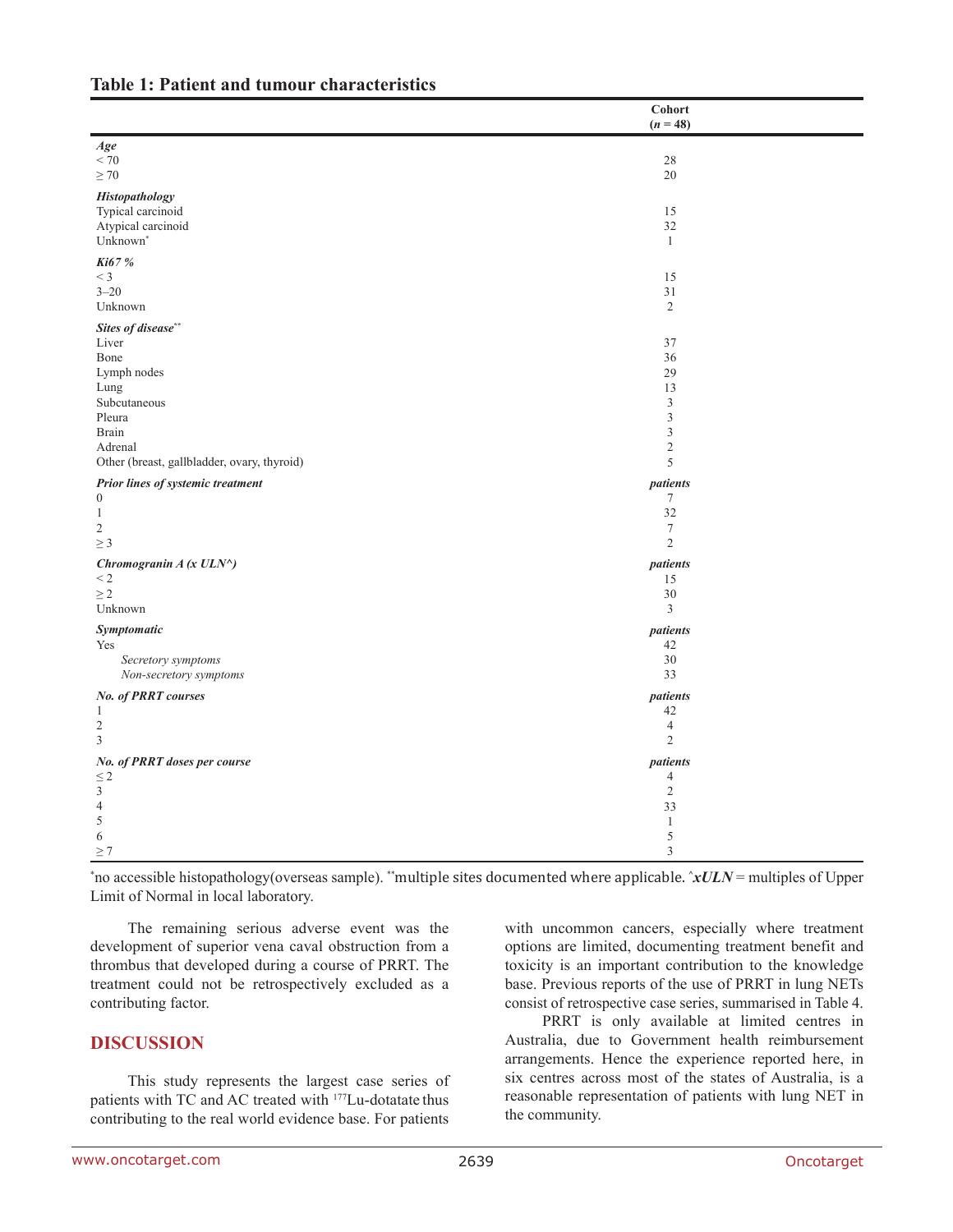| Patient no. | Months to first systemic treatment post<br><b>PRRT</b> | <b>Status</b> | Months of follow up from 1st<br><b>PRRT</b> dose |
|-------------|--------------------------------------------------------|---------------|--------------------------------------------------|
| 1           |                                                        | Alive         | 43                                               |
| 2           |                                                        | Deceased      | 19                                               |
| 3           |                                                        | Alive         | 6                                                |
| 4           |                                                        | Alive         | 9                                                |
| 5           |                                                        | Deceased      | 33                                               |
| 6           | 24                                                     | Alive         | 63                                               |
| 7           |                                                        | Alive         | 8                                                |
| 8           |                                                        | Alive         | 11                                               |
| 9           |                                                        | Alive         | 43                                               |
| 10          | 36                                                     | Deceased      | 45                                               |
| 11          |                                                        | Alive         | 41                                               |
| 12          | 36                                                     | Alive         | 49                                               |
| 13          | 36                                                     | Alive         | 91                                               |
| 14          | $\overline{\phantom{a}}$                               | Alive         | 52                                               |
| 15          |                                                        | Alive         | 76                                               |
| 16          | 8                                                      | Alive         | 68                                               |

**Table 2: Details of responders to PRRT**

Response rates and median overall survival in our cohort are consistent with the largest study of PRRT in lung NET, where 114 patients with bronchial NET were treated with various isotopes ( $90Y$ ,  $177Lu$ ,  $90Y + 177Lu$ ) [24]. Mariniello et al. reported for this series a median overall survival of 58.8 months and objective response rates of 26.5%. Toxicity was also comparable, with good tolerance

for PRRT, however, notably the restrospective Mariniello series had no cases of myelodysplasia or leukemia, at comparable median follow up of 45.1 months (range 2–191 months). In addition, the most significant renal toxicity was grade 2 and occurred more commonly with <sup>90</sup>Y.

Results from a large single centre study using data from the Netherlands Cancer Registry revealed a 4%



**Overall survival** 

**Figure 1: Kaplan–Meier curve of overall survival.**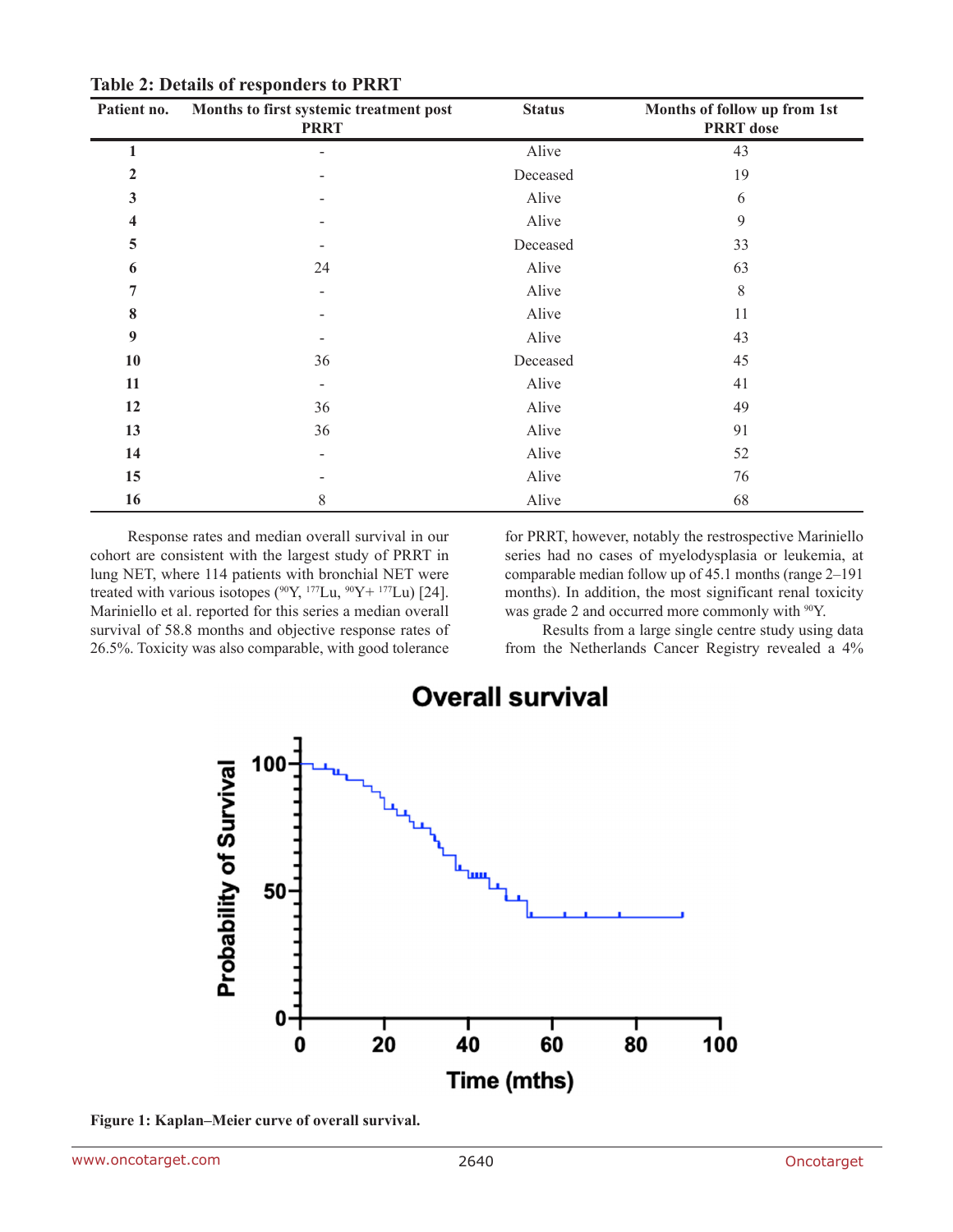| <b>Toxicity</b>                               | Any grade<br>(number of<br>patients) | Grade*<br>$1 - 2$ | Grade 3-5 |
|-----------------------------------------------|--------------------------------------|-------------------|-----------|
| Haematological                                | 16                                   | 13                |           |
| Renal                                         |                                      | 4                 |           |
| <b>Intestinal</b>                             | 6                                    |                   |           |
| Hepatic                                       |                                      |                   |           |
| <b>Other</b> (Superior vena cava obstruction) |                                      | $\theta$          |           |

### **Table 3: PRRT toxicity**

\* CTCAE grading version 4.0; toxicity at any stage during PRRT.

| <b>Study</b>                             | $n$ (LNETs)    | $n$ (other<br>NET <sub>s</sub> ) | <b>Isotope</b>                                                                    | <b>Median OS</b>         | <b>Median PFS</b>          | Median<br><b>TTP</b>     | <b>ORR</b>                                |
|------------------------------------------|----------------|----------------------------------|-----------------------------------------------------------------------------------|--------------------------|----------------------------|--------------------------|-------------------------------------------|
| <b>Mariniello A, 2016 [24]</b>           | 114            | $\overline{\phantom{a}}$         | 90Y<br>$\rm v$ $^{177}\rm Lu$<br>$\mathbf{V}$<br>90Y+ 177Lu                       | 58.8 m                   | $28.0 \text{ m}$           | $\overline{\phantom{a}}$ | Highest with <sup>77</sup> Lu at<br>38.1% |
| <b>Brabander T, 2017 [31]</b>            | 23             | 420                              | $177$ Lu                                                                          | 63 m                     | 29 m                       |                          | 39%                                       |
| Horsch D, 2016 [32]<br>(German registry) | 18             | 396                              | 90Y<br>v <sup>177</sup> Lu<br>$\mathbf{V}$<br>$90Y + 177Lu$                       | 59 m                     | 41 m                       |                          | 28%                                       |
| Parghane RV, 2017 [21]                   | 22             |                                  | $\mathrm{^{177}Lu}$                                                               | 40 m                     |                            |                          | 63%<br>(3 scale criteria)                 |
| Demirci E, 2019 [33]                     | 29             | 157                              | $\mathrm{^{177}Lu}$                                                               | $\overline{\phantom{a}}$ | 36.4 m                     |                          | 50%                                       |
| van Essen M, 2007 [34]                   | 9              | $\tau$                           | $\mathrm{^{177}Lu}$                                                               | $\overline{\phantom{a}}$ | $\overline{\phantom{a}}$   | 31 m                     | 50%                                       |
| Sabet, 2017 [22]                         | 22             | $\overline{\phantom{a}}$         | $177$ Lu                                                                          | 42 m                     | 27 m                       |                          | 27.3%                                     |
| Imhof, 2011 [35]                         | 84             | 1109                             | 90Y                                                                               | $\Box$                   | L,                         |                          | 29.7%                                     |
| Villard, 2012 [36]                       | N/E            | 486                              | 90Y<br>V<br>$90Y + 177Lu$                                                         | 47.5 v<br>66.1 m         |                            |                          |                                           |
| Gabriel, 2019 [36]                       | $\overline{4}$ | 34                               | 90Y                                                                               | 79 m                     |                            |                          | $\blacksquare$                            |
| <b>Garske-Roman, 2018 [37]</b>           | 6              | 200                              | $177$ Lu                                                                          | 43 m                     | 27 <sub>m</sub>            |                          | 24%                                       |
| Baum, 2018 [38]                          | 75             | 1048                             | 90Y<br>$\mathbf{v}$<br>$^{177}\mathbf{L}\mathbf{u}$<br>$\mathbf{V}$<br>90Y+ 177Lu | 40 m<br>(LNETs)          | 11 <sub>m</sub><br>(LNETs) |                          | $\overline{\phantom{a}}$                  |
| Sharma, 2017 [39]                        | 18             | 135                              | $\rm ^{90}Y$<br>$177$ Lu                                                          |                          |                            | 18.6 m<br>(LNETs)        |                                           |
| Koffas, 2016 [40]<br>(abstract)          | $22\,$         |                                  | 90Y<br>$^{177}\mathrm{Lu}$                                                        | 26 m                     |                            | 14.1 m                   |                                           |

### **Table 4: Prior studies of PRRT including patients with lung or bronchial NET\***

\* Studies with ≤ 3 patients with LNET or Grade 3 neuroendocrine carcinomas were excluded. Abbreviations: LNET = Lung neuroendocrine tumour, NET = Neuroendocrine Tumour,  $N/E$  = not evaluable, ORR = overall response rate, OS = overall survival, TTP = time to progression.

incidence of persistant haematologic dysfunction, and 2.9% incidence of hematopoietic neoplasms, among 274 patients with GEP NETs who had received 177Lu-dotatate [41]. A large single institution restrospective study of 521 patients with NET of various primary sites (1 lung NET) who had received 177Lu-dotatate found that therapy-related myeloid neoplasms were an infrequent but serious adverse effect, with an incidence of 4.8% [42], and poor overall survival. Six and nine patients developed AML and MDS respectively. The haematologic events in our 48 patient cohort is in keeping with the incidence seen in this large study and from the Dutch retrospective study.

The limitations of our study are clear. The case numbers are small as with any rare cancer, and patients were treated at multiple sites and over a time period of nearly 20 years. During this time, the histological classification of lung NET changed [43]. However, all patients had a Ki67 of less than 20%, therefore this remains a report of patients with low to intermediate grade NET. Using the patient's treating physician at each site to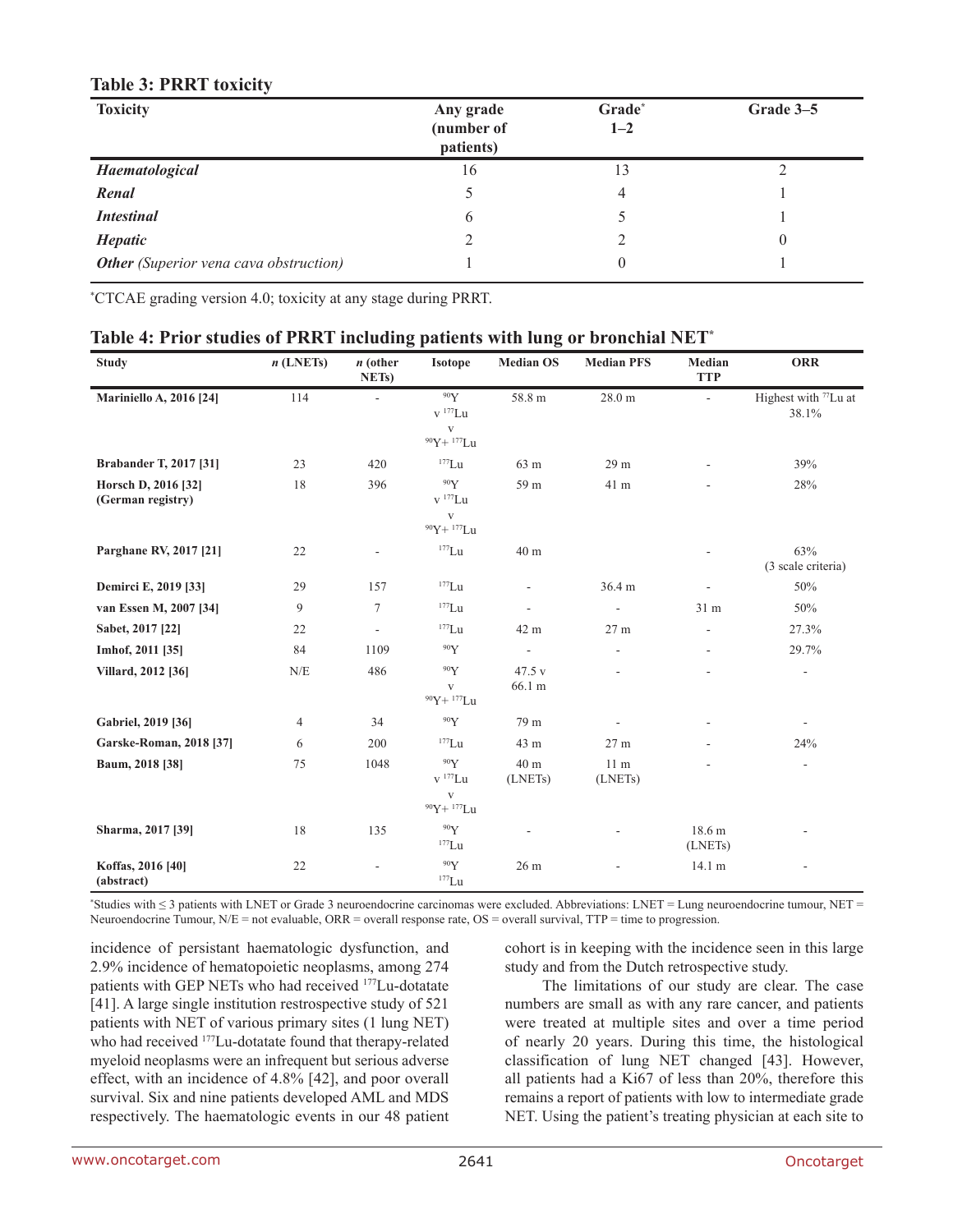collect the data was aimed at providing the most accurate assessment given the retrospective nature of the study. Only overall survival was reported, as date of last follow up and death could be ascertained reliably, and progression free survival was omitted as it could not be reported with the appropriate degree of certainty and would not be interpretable. Timing and schedule of response evaluation varied between patients and between sites, and were not uniformly measured with standardised criteria. Similarly, symptom evaluation was based on retrospective review of medical records by the treating physician at each site and no QOL questionnaires were used. Uniform adoption of QOL assessment would be an ideal component of a prospective trial.

The argument remains as to the need and viability of a dedicated prospective study of PRRT in lung NETs. Ongoing PRRT studies with 177Lu, that are agnostic of NET primary site and thus include lung NETs, are the phase II LUTHREE trial (NCT03454763 [44]), exploring two different dosing schedules, and the phase II P-PRRT trial (NCT02754297 [45]), which investigates personalised PRRT. The combination of 177Lu-dotatate PRRT and everolimus is also being evaluated in lung and GEP-NETs, in a phase I–II trial (NCT03629847 [46]). Global efforts could ensure maximum participation so that enrolment is sufficient to make useful conclusions. Other radionuclides under evaluation include <sup>212</sup>Pb-DOTAMTATE (AlphaMedix™) in SSTR positive NETs of all primary sites in a phase I trial (NCT03466216 [47]).

Further data will be forthcoming also from studies of PRRT in patients with SSTR-expressing tumours of histologies other than NET. The randomised phase II LUTHREE trial [44] is inclusive of all SSTR positive tumour types, and is not restricted to NETs. The POLNETS trial [48] is also extending the use of PRRT to paraganglioma and pheochromocytoma, in addition to advanced NETs of any site of origin.

### **MATERIALS AND METHODS**

All major Australian NET treatment centres were invited to participate. After ethics and institutional governance approval, patients with TC and AC who received at least 1 dose of 177Lu-dotatate between 1 January 2002 and 30 June 2019 were identified from clinical records. Patients with grade 3 tumours or large cell neuroendocrine carcinoma were excluded, as were radionuclides other than 177Lu-dotatate. All patients received a renoprotective amino acid infusion prior to intravenous administration of the radiopharmaceutical, using a standard single day protocol [49]. Data was obtained from review of medical records by the treating physician or team member at each site: Monash Health (Victoria), St George and Royal North Shore Hospitals (New South Wales), Royal Brisbane and Women's Hospital (Queensland), The Queen Elizabeth Hospital (South Australia) and Fiona Stanley Hospital (Western Australia). De-identified data was compiled centrally and queries were referred back to the local site.

#### **Definitions**

Histology was coded as assigned at time of diagnosis. Where classification as either AC or TC was not documented, histopathology was reviewed at the relevant site. Clinical records at or closest to the time of first PRRT were used to source: presence of symptoms, sites of disease (from structural and functional imaging) and a single chromogranin A value. The rationale for treatment was categorised at that time point into: progressive disease, symptom control, or both. Each administration of PRRT was counted as one treatment dose. The first course of PRRT generally comprised two to four sequential treatment doses. Subsequent courses of PRRT were recorded as another line of systemic therapy.

Outcomes related to the initial PRRT course were measured. Overall survival (OS) was measured from the date of delivery of first PRRT until death from any cause. Disease response was based on review by the patient's treating physician of all contemporaneous notes, radiology reports and correspondence, as the retrospective nature of the study did not allow for control and verification of imaging-based outcome measures. Symptom benefit was also based on review of medical records and QOL questionnaires were not used. Toxicity was graded by Common Terminology Criteria for Adverse Events (CTCAE) criteria (version 4.0) [50]. Adverse events included toxicity were summed from all PRRT administrations.

# **CONCLUSIONS**

This retrospective study contributes to the growing body of evidence evaluating PRRT in lung NET. In the real world, 177Lu-dotatate appears to be a relatively safe and effective option for patients with this rare cancer. It is hoped that the many remaining questions are answered by randomised clinical trials or studies using novel designs such as registry trials in the future.

### **Abbreviations**

<sup>177</sup>Lu: <sup>177</sup>Lutetium; 90Y: <sup>90</sup>Yttrium; AC: atypical carcinoid; AJCC: American Joint Committee on Cancer; AML: acute myeloid leukemia; CTCAE: Common Terminology Criteria for Adverse Events; DLT: dose limiting toxicity; GEP: gastroenteropancreatic; LNET: lung neuroendocrine tumour; MDS: myelodysplastic syndrome; MTD: maximum tolerated dose; NCCN: National Comprehensive Cancer Network; NEC: neuroendocrine carcinoma; NEN: neuroendocrine neoplasm; NET: neuroendocrine tumour; N/E: not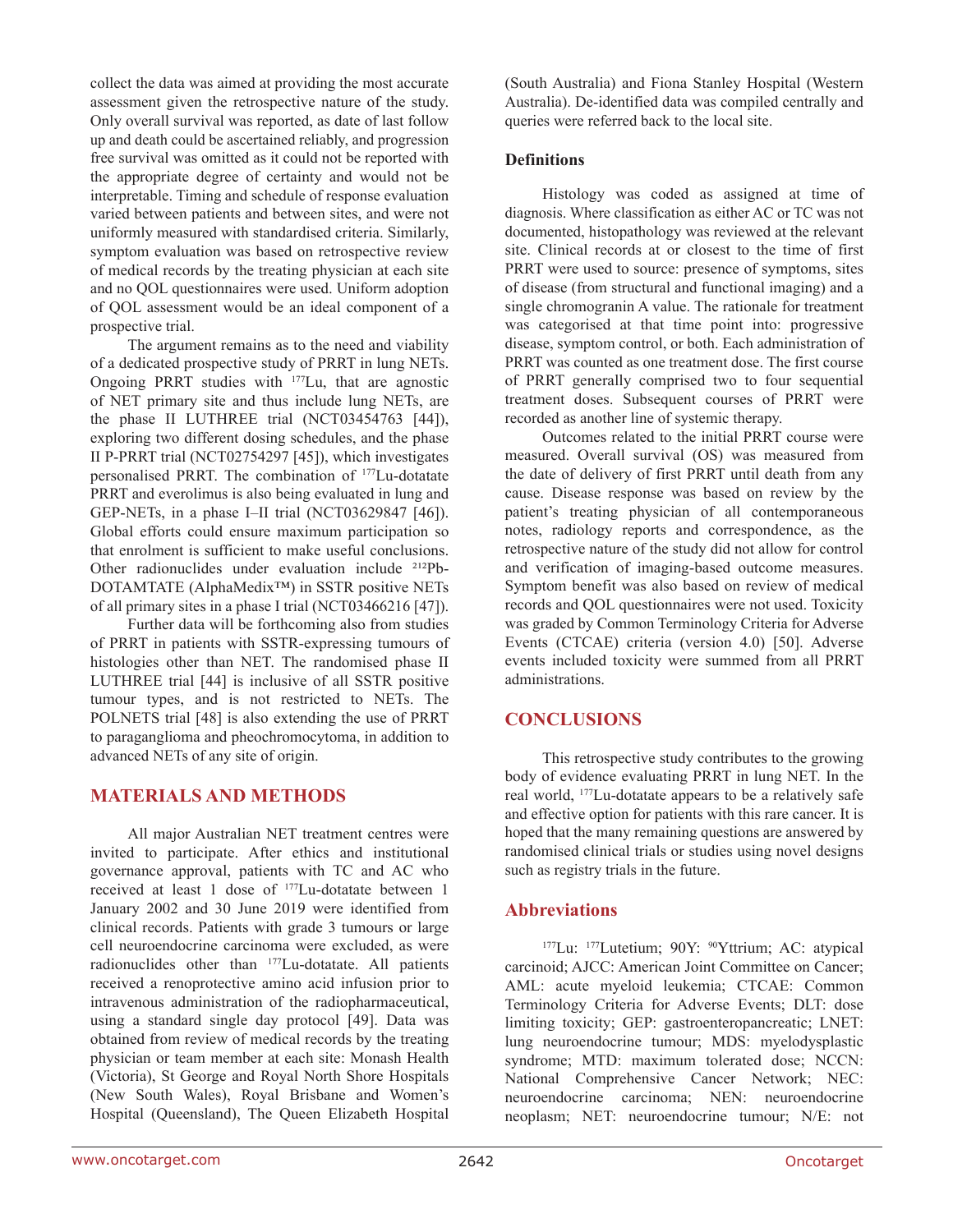evaluable; ORR: overall response rate; PD: progressive disease; PFS: progression free survival; PR: partial response; PRRT: peptide receptor radionuclide therapy; QOL: quality of life; SD: stable disease; TC: typical carcinoid; TTP: time to progression; ULN: upper limit of normal; WHO: World Health Organisation.

#### **Author contributions**

All authors contributed to the writing of the manuscript.

#### **ACKNOWLEDGMENTS**

We would like to acknowledge Erika Hosking, St. George Hospital, Sydney, Australia, for her assistance with data collection.

### **CONFLICTS OF INTEREST**

LE Lim has nothing to disclose; DL Chan has received honoraria and travel support from Novartis and Ipsen Pharma Inc, outside the submitted work; D Thomas has nothing to declare; YT Du has nothing to disclose; G Tincknell has nothing to disclose; A Kuchel has nothing to declare; A Davis has nothing to disclose; DL Bailey has nothing to disclose; N Pavlakis is on the advisory board and received honoraria from Bristol-Myers Squibb, MSD, Merck-KgA, Boehringer Ingelheim, Astra Zeneca, Roche, Bayer, Novartis, Merck-Serono, Pfizer, Takeda, Ipsen Pharma Inc, research funding from Bayer, Pfizer Pharma Inc, travel funding from Boehringer Ingelheim, Bristol-Myers Squibb, Roche Pharma Inc, outside the submitted work; G Cehic has nothing to disclose; W Macdonald has nothing to disclose; D Wyld has nothing to disclose; E Segelov has an advisory role for Ipsen, MSD, Athenex Pharma Inc, research funding from Clinical Genomics (Inst), honoraria and travel support from Amgen, Roche Pharma Inc, outside the submitted work.

### **FUNDING**

No funding was received for the design, data collecton and analysis for this study.

#### **REFERENCES**

- 1. Hallet J, Law CH, Cukier M, Saskin R, Liu N, Singh S. Exploring the rising incidence of neuroendocrine tumors: a population-based analysis of epidemiology, metastatic presentation, and outcomes. Cancer. 2015; 121:589–97. [https://doi.org/10.1002/cncr.29099.](https://doi.org/10.1002/cncr.29099) [\[PubMed\]](https://www.ncbi.nlm.nih.gov/pubmed/25312765)
- 2. Cai B, Broder MS, Chang E, Burk C, Grzegorzewski KJ, Neary MP. PS01.23: Epidemiology of Neuroendocrine Tumors (NET) of the Lung in the US: Analysis of 2

Large Insurance Claims Databases. J Thorac Oncol. 2016; 11:S282–83.<https://doi.org/10.1016/j.jtho.2016.09.058>.

- 3. Taal BG, Visser O. Epidemiology of neuroendocrine tumours. Neuroendocrinology. 2004; 80:3–7. [https://doi.](https://doi.org/10.1159/000080731) [org/10.1159/000080731.](https://doi.org/10.1159/000080731) [\[PubMed\]](https://www.ncbi.nlm.nih.gov/pubmed/15477707)
- 4. Caplin ME, Baudin E, Ferolla P, Filosso P, Garcia-Yuste M, Lim E, Oberg K, Pelosi G, Perren A, Rossi RE, Travis WD, Bartsch D, Capdevila J, et al, and ENETS consensus conference participants. Pulmonary neuroendocrine (carcinoid) tumors: European Neuroendocrine Tumor Society expert consensus and recommendations for best practice for typical and atypical pulmonary carcinoids. Ann Oncol. 2015; 26:1604– 20. [https://doi.org/10.1093/annonc/mdv041.](https://doi.org/10.1093/annonc/mdv041) [[PubMed\]](https://www.ncbi.nlm.nih.gov/pubmed/25646366)
- 5. Wyld D, Wan MH, Moore J, Dunn N, Youl P. Epidemiological trends of neuroendocrine tumours over three decades in Queensland, Australia. Cancer Epidemiol. 2019; 63:101598. [https://doi.org/10.1016/j.canep.2019.101598.](https://doi.org/10.1016/j.canep.2019.101598) [\[PubMed\]](https://www.ncbi.nlm.nih.gov/pubmed/31539715)
- 6. Travis WD, Brambilla E, Nicholson AG, Yatabe Y, Austin JH, Beasley MB, Chirieac LR, Dacic S, Duhig E, Flieder DB, Geisinger K, Hirsch FR, Ishikawa Y, et al, and WHO Panel. The 2015 World Health Organization Classification of Lung Tumors: Impact of Genetic, Clinical and Radiologic Advances Since the 2004 Classification. J Thorac Oncol. 2015; 10:1243–60. [https://doi.org/10.1097/](https://doi.org/10.1097/JTO.0000000000000630) [JTO.0000000000000630](https://doi.org/10.1097/JTO.0000000000000630). [[PubMed](https://www.ncbi.nlm.nih.gov/pubmed/26291008)]
- 7. Pelosi G, Sonzogni A, Harari S, Albini A, Bresaola E, Marchio C, Massa F, Righi L, Gatti G, Papanikolaou N, Vijayvergia N, Calabrese F, Papotti M. Classification of pulmonary neuroendocrine tumors: new insights. Transl Lung Cancer Res. 2017; 6:513–29. [https://doi.org/10.21037/](https://doi.org/10.21037/tlcr.2017.09.04) [tlcr.2017.09.04.](https://doi.org/10.21037/tlcr.2017.09.04) [\[PubMed\]](https://www.ncbi.nlm.nih.gov/pubmed/29114468)
- 8. Edge SB, Compton CC. The American Joint Committee on Cancer: the 7th edition of the AJCC cancer staging manual and the future of TNM. Ann Surg Oncol. 2010; 17:1471–74. <https://doi.org/10.1245/s10434-010-0985-4>. [[PubMed](https://www.ncbi.nlm.nih.gov/pubmed/20180029)]
- 9. Dasari A, Shen C, Halperin D, Zhao B, Zhou S, Xu Y, Shih T, Yao JC. Trends in the Incidence, Prevalence, and Survival Outcomes in Patients With Neuroendocrine Tumors in the United States. JAMA Oncol. 2017; 3:1335–42. [https://doi.](https://doi.org/10.1001/jamaoncol.2017.0589) [org/10.1001/jamaoncol.2017.0589.](https://doi.org/10.1001/jamaoncol.2017.0589) [\[PubMed\]](https://www.ncbi.nlm.nih.gov/pubmed/28448665)
- 10. Torniai M, Scortichini L, Tronconi F, Rubini C, Morgese F, Rinaldi S, Mazzanti P, Berardi R. Systemic treatment for lung carcinoids: from bench to bedside. Clin Transl Med. 2019; 8:22.<https://doi.org/10.1186/s40169-019-0238-5>. [[PubMed](https://www.ncbi.nlm.nih.gov/pubmed/31273555)]
- 11. Tsoukalas N, Baxevanos P, Aravantinou-Fatorou E, Tolia M, Galanopoulos M, Tsapakidis K, Kyrgias G, Toumpanakis C, Kaltsas G. Advances on systemic treatment for lung neuroendocrine neoplasms. Ann Transl Med. 2018; 6:146. <https://doi.org/10.21037/atm.2018.04.03>. [[PubMed](https://www.ncbi.nlm.nih.gov/pubmed/29862235)]
- 12. Ferolla P, Brizzi MP, Meyer T, Mansoor W, Mazieres J, Do Cao C, Léna H, Berruti A, Damiano V, Buikhuisen W, Grønbæk H, Lombard-Bohas C, Grohé C, et al. Efficacy and safety of long-acting pasireotide or everolimus alone or in combination in patients with advanced carcinoids of the lung and thymus (LUNA): an open-label, multicentre, randomised,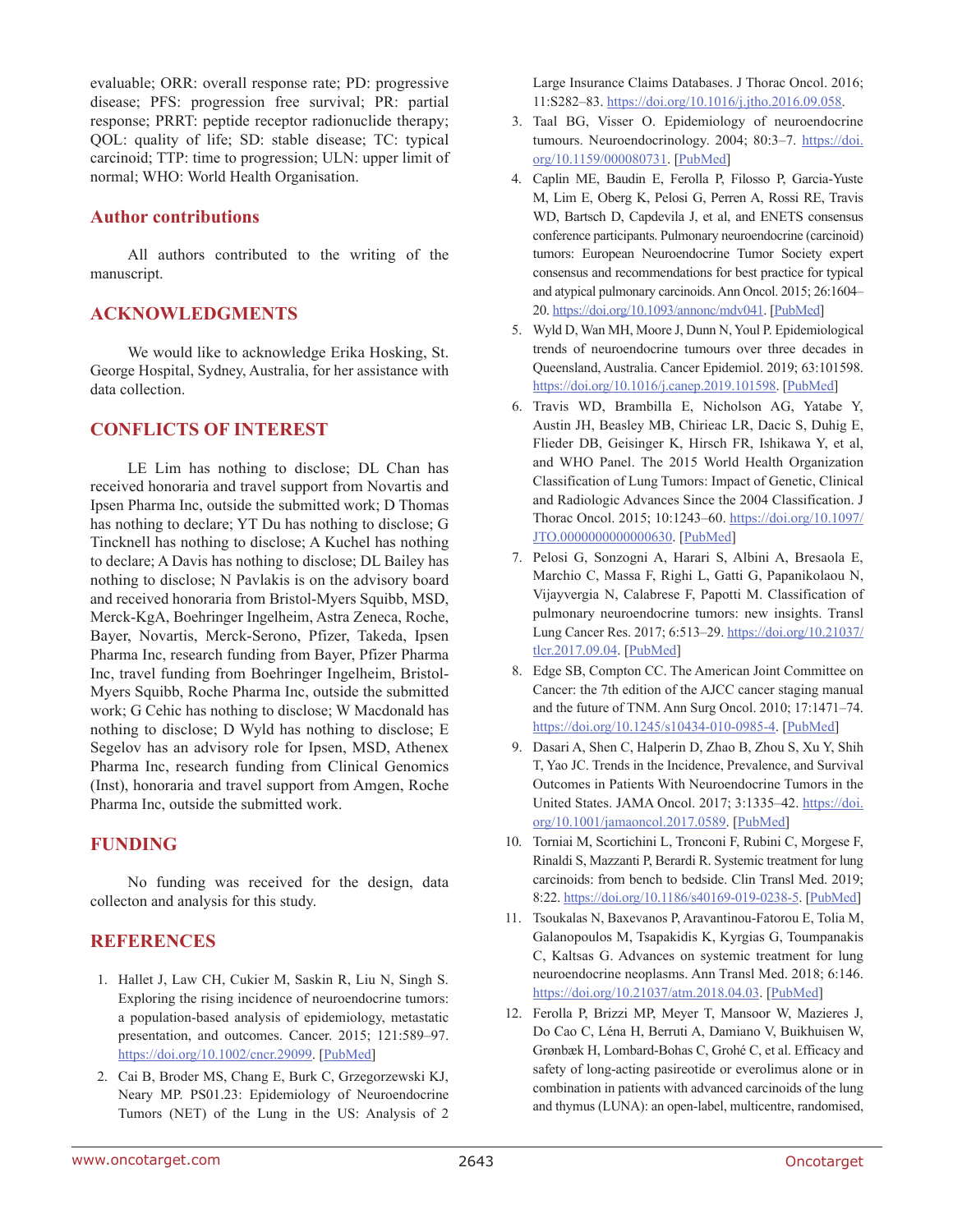phase 2 trial. The Lancet Oncol. 2017; 18:1652–64. [https://](https://doi.org/10.1016/S1470-2045(17)30681-2) [doi.org/10.1016/S1470-2045\(17\)30681-2.](https://doi.org/10.1016/S1470-2045(17)30681-2) [[PubMed\]](https://www.ncbi.nlm.nih.gov/pubmed/29074099)

- 13. Yao JC, Fazio N, Singh S, Buzzoni R, Carnaghi C, Wolin E, Tomasek J, Raderer M, Lahner H, Voi M, Pacaud LB, Rouyrre N, Sachs C, et al, and RAD001 in Advanced Neuroendocrine Tumours, Fourth Trial (RADIANT-4) Study Group. Everolimus for the treatment of advanced, non-functional neuroendocrine tumours of the lung or gastrointestinal tract (RADIANT-4): a randomised, placebocontrolled, phase 3 study. Lancet. 2016; 387:968–77. [https://doi.org/10.1016/S0140-6736\(15\)00817-X](https://doi.org/10.1016/S0140-6736(15)00817-X). [[PubMed\]](https://www.ncbi.nlm.nih.gov/pubmed/26703889)
- 14. Fazio N, Buzzoni R, Delle Fave G, Tesselaar ME, Wolin E, Van Cutsem E, Tomassetti P, Strosberg J, Voi M, Bubuteishvili-Pacaud L, Ridolfi A, Herbst F, Tomasek J, et al. Everolimus in advanced, progressive, well-differentiated, non-functional neuroendocrine tumors: RADIANT-4 lung subgroup analysis. Cancer Sci. 2018; 109:174-81. [https://](https://doi.org/10.1111/cas.13427) [doi.org/10.1111/cas.13427](https://doi.org/10.1111/cas.13427). [[PubMed](https://www.ncbi.nlm.nih.gov/pubmed/29055056)]
- 15. Strosberg J, El-Haddad G, Wolin E, Hendifar A, Yao J, Chasen B, Mittra E, Kunz PL, Kulke MH, Jacene H, Bushnell D, O'Dorisio TM, Baum RP, et al, and NETTER-1 Trial Investigators. Phase 3 Trial of 177Lu-Dotatate for Midgut Neuroendocrine Tumors. N Engl J Med. 2017; 376:125–35. <https://doi.org/10.1056/NEJMoa1607427>. [[PubMed\]](https://www.ncbi.nlm.nih.gov/pubmed/28076709)
- 16. Strosberg JR, Wolin EM, Chasen BA, Kulke MH, Bushnell DL, Caplin ME, Baum RP, Hobday TJ, Hendifar AE, Lopera Sierra M, Oberg KE, Ruszniewski PB, Krenning E. First update on overall survival, progression-free survival, and health-related time-to-deterioration quality of life from the NETTER-1 study: 177Lu-Dotatate vs. high dose octreotide in progressive midgut neuroendocrine tumors. J Clin Oncol. 2018; 36:4099. [https://doi.org/10.1200/](https://doi.org/10.1200/JCO.2018.36.15_suppl.4099) [JCO.2018.36.15\\_suppl.4099](https://doi.org/10.1200/JCO.2018.36.15_suppl.4099).
- 17. Strosberg J, Wolin E, Chasen B, Kulke M, Bushnell D, Caplin M, Baum RP, Kunz P, Hobday T, Hendifar A, Oberg K, Sierra ML, Thevenet T, et al, and NETTER-1 Study Group. Health-Related Quality of Life in Patients With Progressive Midgut Neuroendocrine Tumors Treated With 177Lu-Dotatate in the Phase III NETTER-1 Trial. J Clin Oncol. 2018; 36:2578–84. [https://doi.org/10.1200/](https://doi.org/10.1200/JCO.2018.78.5865) [JCO.2018.78.5865.](https://doi.org/10.1200/JCO.2018.78.5865) [\[PubMed\]](https://www.ncbi.nlm.nih.gov/pubmed/29878866)
- 18. Papamichail DG, Exadaktylou PE, Chatzipavlidou VD. [Neuroendocrine tumors: Peptide receptors radionuclide therapy (PRRT)]. [Article in Greek] Hell J Nucl Med. 2016; 19:75–82. [\[PubMed](https://www.ncbi.nlm.nih.gov/pubmed/27035909)]
- 19. Kanakis G, Grimelius L, Spathis A, Tringidou R, Rassidakis GZ, Öberg K, Kaltsas G, Tsolakis AV. Expression of Somatostatin Receptors 1-5 and Dopamine Receptor 2 in Lung Carcinoids: Implications for a Therapeutic Role. Neuroendocrinology. 2015; 101:211–22. [https://doi.](https://doi.org/10.1159/000381061) [org/10.1159/000381061](https://doi.org/10.1159/000381061). [[PubMed](https://www.ncbi.nlm.nih.gov/pubmed/25765100)]
- 20. Ianniello A, Sansovini M, Severi S, Nicolini S, Grana CM, Massri K, Bongiovanni A, Antonuzzo L, Di Iorio V, Sarnelli A, Caroli P, Monti M, Scarpi E, et al. Peptide

receptor radionuclide therapy with (177)Lu-DOTATATE in advanced bronchial carcinoids: prognostic role of thyroid transcription factor 1 and (18)F-FDG PET. Eur J Nucl Med Mol Imaging. 2016; 43:1040–6. [https://doi.org/10.1007/](https://doi.org/10.1007/s00259-015-3262-8) [s00259-015-3262-8](https://doi.org/10.1007/s00259-015-3262-8). [[PubMed](https://www.ncbi.nlm.nih.gov/pubmed/26611427)]

- 21. Parghane RV, Talole S, Prabhash K, Basu S. Clinical Response Profile of Metastatic/Advanced Pulmonary Neuroendocrine Tumors to Peptide Receptor Radionuclide Therapy with 177Lu-DOTATATE. Clin Nucl Med. 2017; 42:428–35. [https://doi.org/10.1097/rlu.0000000000001639.](https://doi.org/10.1097/rlu.0000000000001639) [\[PubMed\]](https://www.ncbi.nlm.nih.gov/pubmed/28319500)
- 22. Sabet A, Haug AR, Eiden C, Auernhammer CJ, Simon B, Bartenstein P, Biersack HJ, Ezziddin S. Efficacy of peptide receptor radionuclide therapy with (177)Lu-octreotate in metastatic pulmonary neuroendocrine tumors: a dual-centre analysis. Am J Nucl Med Mol Imaging. 2017; 7:74–83. [\[PubMed\]](https://www.ncbi.nlm.nih.gov/pubmed/28533939)
- 23. Ezziddin S, Attassi M, Yong-Hing CJ, Ahmadzadehfar H, Willinek W, Grunwald F, Guhlke S, Biersack HJ, Sabet A. Predictors of long-term outcome in patients with welldifferentiated gastroenteropancreatic neuroendocrine tumors after peptide receptor radionuclide therapy with 177Lu-octreotate. J Nucl Med. 2014; 55:183–90. [https://](https://doi.org/10.2967/jnumed.113.125336) [doi.org/10.2967/jnumed.113.125336.](https://doi.org/10.2967/jnumed.113.125336) [\[PubMed\]](https://www.ncbi.nlm.nih.gov/pubmed/24434296)
- 24. Mariniello A, Bodei L, Tinelli C, Baio SM, Gilardi L, Colandrea M, Papi S, Valmadre G, Fazio N, Galetta D, Paganelli G, Grana CM. Long-term results of PRRT in advanced bronchopulmonary carcinoid. Eur J Nucl Med Mol Imaging. 2016; 43:441–52. [https://doi.org/10.1007/](https://doi.org/10.1007/s00259-015-3190-7) [s00259-015-3190-7](https://doi.org/10.1007/s00259-015-3190-7). [[PubMed](https://www.ncbi.nlm.nih.gov/pubmed/26392198)]
- 25. Pavel M, O'Toole D, Costa F, Capdevila J, Gross D, Kianmanesh R, Krenning E, Knigge U, Salazar R, Pape UF, Öberg K, and Vienna Consensus Conference participants. ENETS Consensus Guidelines Update for the Management of Distant Metastatic Disease of Intestinal, Pancreatic, Bronchial Neuroendocrine Neoplasms (NEN) and NEN of Unknown Primary Site. Neuroendocrinology. 2016; 103:172–85. <https://doi.org/10.1159/000443167>. [[PubMed](https://www.ncbi.nlm.nih.gov/pubmed/26731013)]
- 26. Hope TA, Bergsland EK, Bozkurt MF, Graham M, Heaney AP, Herrmann K, Howe JR, Kulke MH, Kunz PL, Mailman J, May L, Metz DC, Millo C, et al. Appropriate Use Criteria for Somatostatin Receptor PET Imaging in Neuroendocrine Tumors. J Nucl Med. 2018; 59:66-74. [https://doi.](https://doi.org/10.2967/jnumed.117.202275) [org/10.2967/jnumed.117.202275](https://doi.org/10.2967/jnumed.117.202275). [[PubMed](https://www.ncbi.nlm.nih.gov/pubmed/29025982)]
- 27. Segelov E, Bergsland E, Card C, Hope T, Kunz P, Laidley D, Lawrence B, Leyden S, Michael M, Modahl L, Myrehaug S, Padda S, Pommier R, et al. The commonwealth neuroendocrine tumour collaboration (CommNETs) and North American neuroendocrine tumor society (NANETS) endorsement and update of European neuroendocrine tumor society (ENETS) best practice consensus for lung neuroendocrine tumors (LNET). Ann Oncol. 2018; 29:viii473. [https://doi.org/10.1093/annonc/mdy293.015.](https://doi.org/10.1093/annonc/mdy293.015)
- 28. Shah MH, Goldner WS, Halfdanarson TR, Bergsland E, Berlin JD, Halperin D, Chan J, Kulke MH, Benson AB,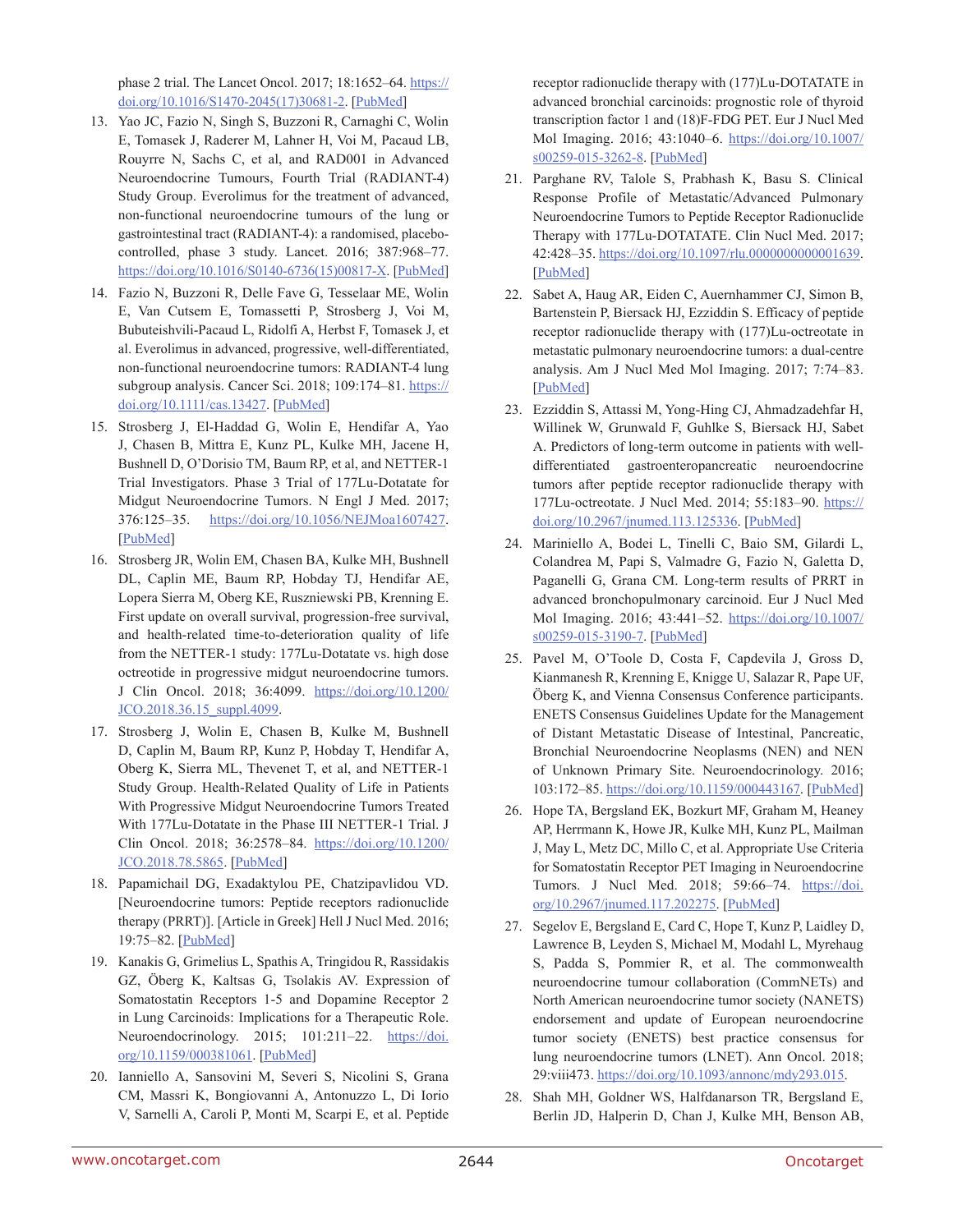Blaszkowsky LS, Eads J, Engstrom PF, Fanta P, et al. NCCN Guidelines Insights: Neuroendocrine and Adrenal Tumors, Version 2.2018. J Natl Compr Canc Netw. 2018; 16:693–702. <https://doi.org/10.6004/jnccn.2018.0056>. [[PubMed\]](https://www.ncbi.nlm.nih.gov/pubmed/29891520)

- 29. National Comprehensive Cancer Network. Neuroendocrine and Adrenal Tumors. NCCN Guidelines. 2019. [https://www.](https://www.nccn.org/professionals/physician_gls/default.aspx) [nccn.org/professionals/physician\\_gls/default.aspx](https://www.nccn.org/professionals/physician_gls/default.aspx).
- 30. Singh SB, Card C, Hope T, Kunz P, Ladiley D, Lawrence B, Leyden S, Michael M, Modahl L, Myrehaug S, Padda S, Pommier R, Ramirez R, et al. Pulmonary Neuroendocrine (Carcinoid) Tumors: CommNETs/NANETS Endorsement and Update of the ENETs Best Practice Consensus. J Thorac Oncol. 2018; 13:S575. [https://doi.org/10.1016/j.](https://doi.org/10.1016/j.jtho.2018.08.841) [jtho.2018.08.841](https://doi.org/10.1016/j.jtho.2018.08.841).
- 31. Brabander T, van der Zwan WA, Teunissen JJM, Kam BLR, Feelders RA, de Herder WW, van Eijck CHJ, Franssen GJH, Krenning EP, Kwekkeboom DJ. Long-Term Efficacy, Survival, and Safety of [(177)Lu-DOTA(0),Tyr(3)]octreotate in Patients with Gastroenteropancreatic and Bronchial Neuroendocrine Tumors. Clin Cancer Res. 2017; 23:4617– 24. <https://doi.org/10.1158/1078-0432.CCR-16-2743>. [[PubMed](https://www.ncbi.nlm.nih.gov/pubmed/28428192)]
- 32. Horsch D, Ezziddin S, Haug A, Gratz KF, Dunkelmann S, Miederer M, Schreckenberger M, Krause BJ, Bengel FM, Bartenstein P, Biersack HJ, Popperl G, Baum RP. Effectiveness and side-effects of peptide receptor radionuclide therapy for neuroendocrine neoplasms in Germany: A multi-institutional registry study with prospective follow-up. Eur J Cancer. 2016; 58:41–51. <https://doi.org/10.1016/j.ejca.2016.01.009>. [[PubMed](https://www.ncbi.nlm.nih.gov/pubmed/26943056)]
- 33. Demirci E, Kabasakal L, Toklu T, Ocak M, Sahin OE, Alan-Selcuk N, Araman A. 177Lu-DOTATATE therapy in patients with neuroendocrine tumours including highgrade (WHO G3) neuroendocrine tumours: response to treatment and long-term survival update. Nucl Med Commun. 2018; 39:789–96. [https://doi.org/10.1097/](https://doi.org/10.1097/mnm.0000000000000874) [mnm.0000000000000874.](https://doi.org/10.1097/mnm.0000000000000874) [\[PubMed\]](https://www.ncbi.nlm.nih.gov/pubmed/29912750)
- 34. van Essen M, Krenning EP, Bakker WH, de Herder WW, van Aken MO, Kwekkeboom DJ. Peptide receptor radionuclide therapy with 177Lu-octreotate in patients with foregut carcinoid tumours of bronchial, gastric and thymic origin. Eur J Nucl Med Mol Imaging. 2007; 34:1219–27. [https://doi.org/10.1007/s00259-006-0355-4.](https://doi.org/10.1007/s00259-006-0355-4) [\[PubMed\]](https://www.ncbi.nlm.nih.gov/pubmed/17260141)
- 35. Imhof A, Brunner P, Marincek N, Briel M, Schindler C, Rasch H, Macke HR, Rochlitz C, Muller-Brand J, Walter MA. Response, survival, and long-term toxicity after therapy with the radiolabeled somatostatin analogue [90Y-DOTA]-TOC in metastasized neuroendocrine cancers. J Clin Oncol. 2011; 29:2416–23. [https://doi.org/10.1200/](https://doi.org/10.1200/jco.2010.33.7873) [jco.2010.33.7873.](https://doi.org/10.1200/jco.2010.33.7873) [\[PubMed\]](https://www.ncbi.nlm.nih.gov/pubmed/21555692)
- 36. Villard L, Romer A, Marincek N, Brunner P, Koller MT, Schindler C, Ng QKT, Mäcke HR, Müller-Brand J, Rochlitz C, Briel M, Walter MA. Cohort Study of Somatostatin-Based Radiopeptide Therapy With [90Y-DOTA]-TOC

Versus [90Y-DOTA]-TOC Plus [177Lu-DOTA]-TOC in Neuroendocrine Cancers. J Clin Oncol. 2012; 30:1100–6. [https://doi.org/10.1200/jco.2011.37.2151.](https://doi.org/10.1200/jco.2011.37.2151) [\[PubMed\]](https://www.ncbi.nlm.nih.gov/pubmed/22393097)

- 37. Garske-Román U, Sandström M, Fröss Baron K, Lundin L, Hellman P, Welin S, Johansson S, Khan T, Lundqvist H, Eriksson B, Sundin A, Granberg D. Prospective observational study of 177Lu-DOTA-octreotate therapy in 200 patients with advanced metastasized neuroendocrine tumours (NETs): feasibility and impact of a dosimetryguided study protocol on outcome and toxicity. Eur J Nucl Med Mol Imaging. 2018; 45:970-88. [https://doi.](https://doi.org/10.1007/s00259-018-3945-z) [org/10.1007/s00259-018-3945-z](https://doi.org/10.1007/s00259-018-3945-z). [[PubMed](https://www.ncbi.nlm.nih.gov/pubmed/29497803)]
- 38. Baum RP, Kulkarni HR, Singh A, Kaemmerer D, Mueller D, Prasad V, Hommann M, Robiller FC, Niepsch K, Franz H, Jochems A, Lambin P, Horsch D. Results and adverse events of personalized peptide receptor radionuclide therapy with (90)Yttrium and (177)Lutetium in 1048 patients with neuroendocrine neoplasms. Oncotarget. 2018; 9:16932–50. <https://doi.org/10.18632/oncotarget.24524>. [[PubMed](https://www.ncbi.nlm.nih.gov/pubmed/29682195)]
- 39. Sharma N, Naraev BG, Engelman EG, Zimmerman MB, Bushnell DL Jr, O'Dorisio TM, O'Dorisio MS, Menda Y, Müller-Brand J, Howe JR, Halfdanarson TR. Peptide Receptor Radionuclide Therapy Outcomes in a North American Cohort With Metastatic Well-Differentiated Neuroendocrine Tumors. Pancreas. 2017; 46:151-6. [https://](https://doi.org/10.1097/MPA.0000000000000734) [doi.org/10.1097/MPA.0000000000000734](https://doi.org/10.1097/MPA.0000000000000734). [[PubMed](https://www.ncbi.nlm.nih.gov/pubmed/27759712)]
- 40. Koffas A, Popat R, Demetriou G, Quigley AM, Navalkissoor S, Caplin M, Toumpanakis C. 1059 Effect of Lutetium-177 Dota Octreotate Peptide Receptor Radionuclide Therapy in Patients With Advanced Neuroendocrine Tumors and Carcinoid Syndrome Refractory to Somatostatin Analogues. Gastroenterology. 2016; 150:S208. [https://doi.org/10.1016/](https://doi.org/10.1016/S0016-5085(16)30774-0) [S0016-5085\(16\)30774-0](https://doi.org/10.1016/S0016-5085(16)30774-0).
- 41. Bergsma H, van Lom K, Raaijmakers M, Konijnenberg M, Kam B, Teunissen JJM, de Herder WW, Krenning EP, Kwekkeboom DJ. Persistent Hematologic Dysfunction after Peptide Receptor Radionuclide Therapy with (177) Lu-DOTATATE: Incidence, Course, and Predicting Factors in Patients with Gastroenteropancreatic Neuroendocrine Tumors. J Nucl Med. 2018; 59:452–8. [https://doi.](https://doi.org/10.2967/jnumed.117.189712) [org/10.2967/jnumed.117.189712](https://doi.org/10.2967/jnumed.117.189712). [[PubMed](https://www.ncbi.nlm.nih.gov/pubmed/28775205)]
- 42. Goncalves I, Burbury K, Michael M, Iravani A, Ravi Kumar AS, Akhurst T, Tiong IS, Blombery P, Hofman MS, Westerman D, Hicks RJ, Kong G. Characteristics and outcomes of therapy-related myeloid neoplasms after peptide receptor radionuclide/chemoradionuclide therapy (PRRT/PRCRT) for metastatic neuroendocrine neoplasia: a single-institution series. Eur J Nucl Med Mol Imaging. 2019; 46:1902–10. <https://doi.org/10.1007/s00259-019-04389-2>. [\[PubMed\]](https://www.ncbi.nlm.nih.gov/pubmed/31187162)
- 43. Rindi G, Klimstra DS, Abedi-Ardekani B, Asa SL, Bosman FT, Brambilla E, Busam KJ, de Krijger RR, Dietel M, El-Naggar AK, Fernandez-Cuesta L, Klöppel G, McCluggage WG, et al. A common classification framework for neuroendocrine neoplasms: an International Agency for Research on Cancer (IARC) and World Health Organization (WHO) expert